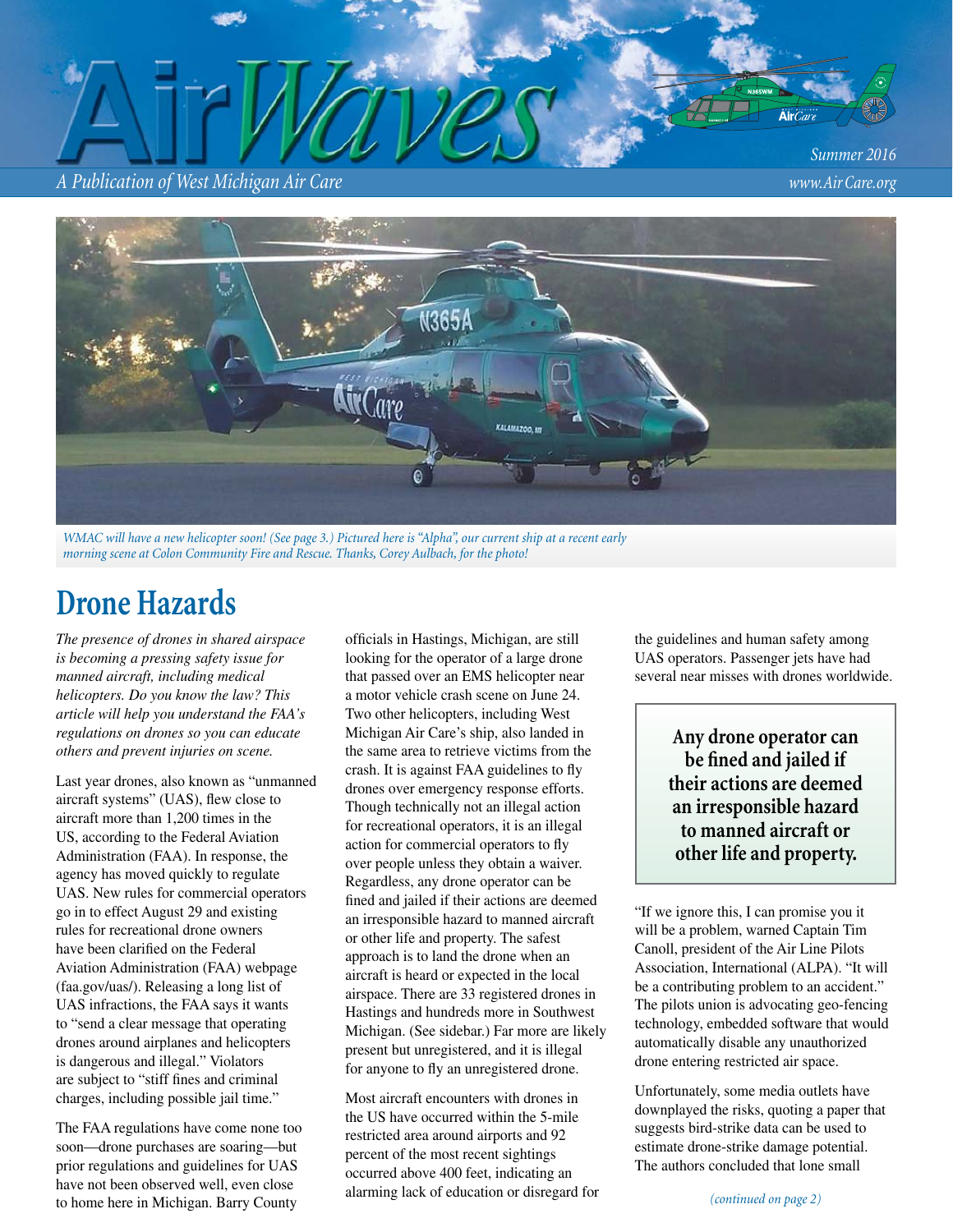#### **Drone Hazards**

*(continued from page 1)*

drones up to 4.41 pounds likely pose only a minimal risk to large aircraft. These "micro drones" may indeed be regulated differently in the future, especially if designed to shatter on impact. But the authors were quickly criticized by other researchers and ALPA for comparing the impacts of soft bird tissue with metal and composite drones. It remains unknown whether a small drone could take down a commercial jet, but one simulation of a 9-pound drone ingested into a large jetliner engine destroyed the engine in 1/200th of a second, creating not only engine failure, but fan-blade projectiles that could cause further catastrophe in an aircraft.

Medical helicopters are obviously smaller and arguably more at risk from drone

hazards than commercial airliners. They are more likely to encounter drones because they operate at lower altitudes and land and take off from scenes and hospitals that are often far from the 5-mile drone-restricted airport radius. Clearly, it's important for first responders and helistop managers to know the rules for UAS operation so they can help enforce them to assure everyone's safety.

# **What are the FAA's new rules for UAS owners?**

The FAA has separate rules to regulate recreational versus commercial use. The FAA's new Small UAS Rule (Part 107) will be effective August 29, 2016 and applies to commercial UAS. Recreational UAS (drones flown for

| <b>FAA Drone Regulations</b>               |                                                                                                                                                                                                                                                                                                                        |                                                                                                                                                                                                                                                                                                |  |  |
|--------------------------------------------|------------------------------------------------------------------------------------------------------------------------------------------------------------------------------------------------------------------------------------------------------------------------------------------------------------------------|------------------------------------------------------------------------------------------------------------------------------------------------------------------------------------------------------------------------------------------------------------------------------------------------|--|--|
|                                            | Fly for Fun                                                                                                                                                                                                                                                                                                            | Fly for Work                                                                                                                                                                                                                                                                                   |  |  |
| <b>Pilot Requirements</b>                  | » No pilot requirements                                                                                                                                                                                                                                                                                                | » Must have Remote Pilot<br>Airman Certificate<br>» Must be 16 years old<br>» Must pass TSA vetting                                                                                                                                                                                            |  |  |
| <b>Aircraft Requirements</b>               | » Must be registered<br>if over $0.55$ lbs.                                                                                                                                                                                                                                                                            | » Must be less than 55 lbs.<br>» Must be registered if<br>over 0.55 lbs. (online)<br>» Must undergo pre-fight check                                                                                                                                                                            |  |  |
| <b>Location Requirements</b>               | » 5 miles from airports without<br>prior notification to airport<br>and air traffic control                                                                                                                                                                                                                            | » Class G airspace*                                                                                                                                                                                                                                                                            |  |  |
| <b>Operating Rules</b>                     | » Must ALWAYS yield right<br>of way to manned aircraft<br>» Must keep the aircraft in<br>sight (visual line-of-sight)<br>» UAS must be under 55 lbs.<br>» Must follow community-<br>based safety guidelines<br>» Must notify airport and<br>air traffic control tower<br>before flying within<br>5 miles of an airport | » Must keep the aircraft in<br>sight (visual line-of-sight)<br>» Must fly under 400 feet*<br>» Must fly during the day*<br>» Must fly at or below<br>$100$ mph*<br>» Must yield right of way<br>to manned aircraft*<br>» Must NOT fly over people*<br>» Must NOT fly from a<br>moving vehicle* |  |  |
| <b>Example Applications</b>                | » Educational or<br>recreational flying only                                                                                                                                                                                                                                                                           | » Flying for commercial<br>use (e.g. providing<br>aerial surveying or<br>photography services)<br>» Flying incidental to a<br>business (e.g. doing<br>roof inspections or real<br>estate photography)                                                                                          |  |  |
| <b>Legal or Regulatory</b><br><b>Basis</b> | » Public Law 112-95,<br>Section 336 - Special<br>Rule for Model Aircraft<br>» FAA Interpretation of<br>the Special Rule for<br><b>Model Aircraft</b>                                                                                                                                                                   | » Title 14 of the Code<br>of Federal Regulation<br>(14 CFR) Part 107                                                                                                                                                                                                                           |  |  |

fun) are governed by Model Aircraft Operating Standards (AC No. 91-57A.)

If you own a drone weighing over 0.55 pounds (8.8 ounces), regardless of use, you must register your drone with the Federal Aviation Administration's UAS registry before its first flight. Registration has been mandatory for several months. According to the FAA's website, "a federal law effective December 21, 2015 requires unmanned aircraft registration, and you are subject to civil and criminal penalties if you don't register." Drones must also weigh less than 55 pounds with all attached equipment including cameras and batteries.

Recreational owners and operators must be over the age of 13 and be a U.S. citizen, permanent resident, or visiting foreign national who has completed drone registration. Recreational operation of UAS that "endanger the safety of the National Airspace System, particularly careless or reckless operations or those that interfere with or fail to give way to any manned aircraft may be subject to FAA enforcement action." To avoid UAS operations deemed unsafe and/or unlawful, the FAA advises recreational drone owners to follow these safety guidelines:

- » Fly at or below 400 feet
- » Keep your UAS within sight
- » Never fly near other aircraft, especially near airports
- » Never fly over groups of people
- » Never fly over stadiums or sports events
- » Never fly near emergency response efforts such as fires
- » Never fly under the influence
- » Be aware of airspace requirements

Unfortunately, for UAS owners, there are many small airports with no air traffic control (ATC). If no ATC or airport management is available to provide permission, it is illegal to fly UAS within a 5-mile radius of these airports.

Commercial drones require pilot training and operators must keep their drones within line-of-site. Just like recreational operators, they may not use the on-board camera to fly outside their line-of-site. For more information, see the FAA's Unmanned Aircraft Systems page: faa.gov/uas.

## **What is my role in drone control on scene as LZ commander?**

Drones have delayed patient care several times due to their unsafe presence over accident scenes and landing zones (LZs).

\*These rules are subject to waiver. From http://www.faa.gov/uas/getting\_started/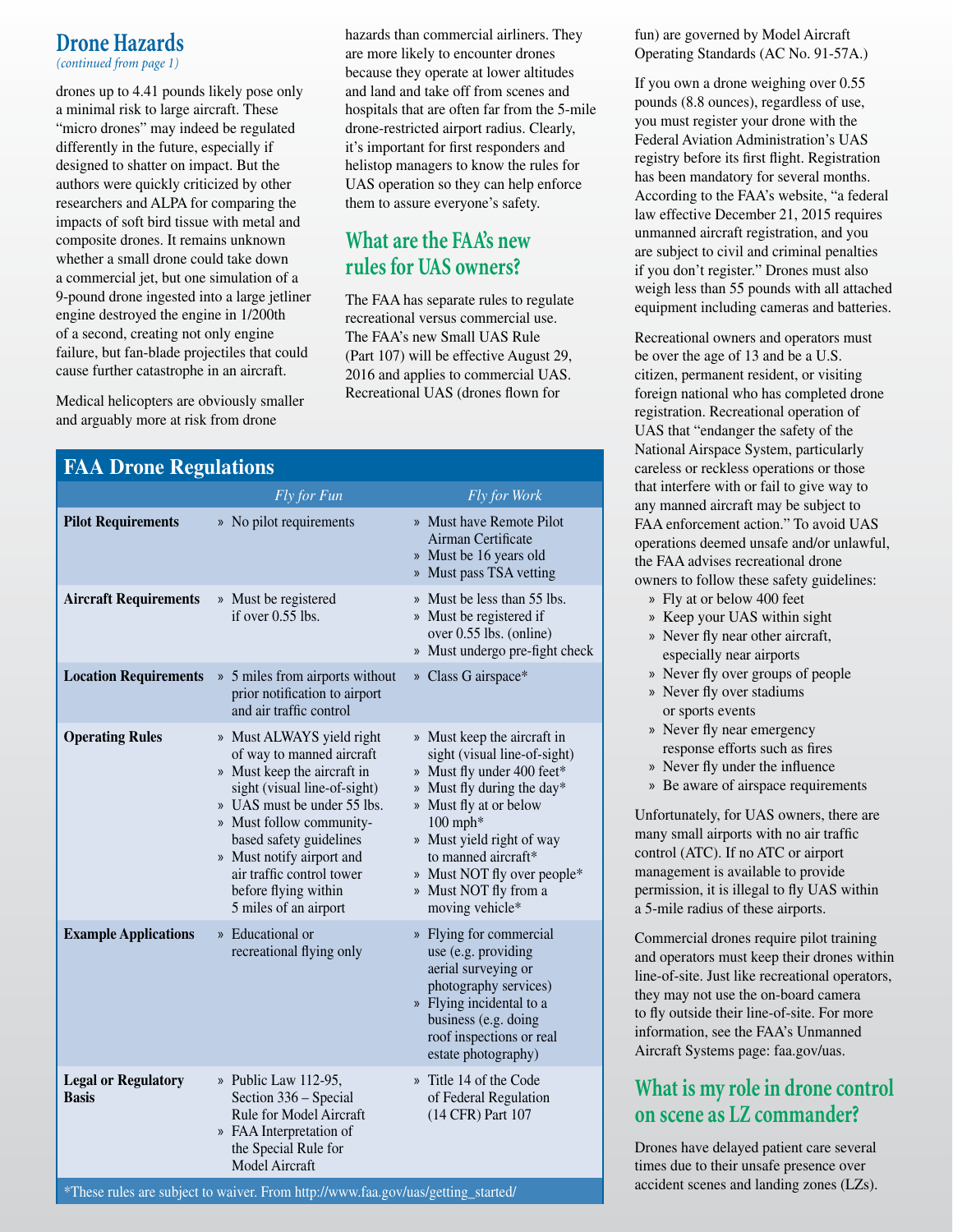# **West Michigan Air Care Announces Partnership with Metro Aviation**

West Michigan Air Care (WMAC) is pleased to announce a new partnership with Metro Aviation, a national company that provides air ambulance services for more than 30 programs in 18 states across the country.

Beginning this September, Metro Aviation will be providing WMAC with an Airbus EC-145 helicopter as well as the pilots and maintenance technicians needed to respond to emergency calls at the scene and for inter-hospital patient transfers in southwest Michigan and northern Indiana.

While Metro Aviation will assume responsibility for the aircraft, all flights will continue to be staffed by WMAC's experienced team of critical care registered nurses who are also licensed paramedics.

Their presence delays landing and taking off, can create midair collisions which would ground an aircraft at best and cause catastrophe at worst. It is the job of the LZ commander to assure a safe LZ for Air Care and other medical helicopters. Report any drone activity in the area to inbound aircraft and to law enforcement as soon as possible. Make every attempt to control the airspace around helicopter flight paths on scene and at hospital heliports just as you would control bystanders on the ground.

Once the drone operator is located, law enforcement will request proof of registration, check that the drone is marked

"Metro Aviation has an excellent track record of providing safe, high quality air transport services and will be an excellent partner for Air Care as we continue the important work of stabilizing and transporting critically ill and injured adults, children, and newborns from throughout our region," says Charles Zeller, M.D., WMAC Board Chair. "We look forward to this new partnership with a great deal of enthusiasm"

Utilizing an outside vendor for flight operations will allow WMAC to substantially reduce the overhead costs associated with owning and operating its air ambulance helicopters while continuing to provide the essential medical service it is known for. This supports WMAC's mission of providing excellent patient care transport in a safe, cost-effective manner.

with the correct registration number, and

WMAC is a cooperative program sponsored by Borgess Medical Center and Bronson Methodist Hospital. It has been performing lifesaving missions to regional healthcare facilities and emergency agencies within a 75-mile primary and 200-mile secondary radius of Kalamazoo since its inception in March, 1993.

Other hospitals in the area that are also partnering with Metro Aviation for medical flight services include the University of Michigan in Ann Arbor and Memorial Med Flight in South Bend, Indiana.



*By Rick Morley Program Director West Michigan Air Care*

take appropriate action. Negligent drone operators tend to be uneducated regarding UAS law, but are otherwise law-abiding citizens. Therefore, an excellent approach to controlling the airspace on scene may be to promote public awareness of drone rules in your community. New and existing drone owners may be referred to the website Know Before You Fly (KnowBeforeYouFly.org), an educational campaign founded by the Association for Unmanned Vehicle Systems International and the Academy of Model Aeronautics in partnership with the Federal Aviation Administration to promote the safe and

#### **Registered Drones Near You (As of July 1, 2016\*)**

|                                   |                                       | Albion 17 Coldwater 31 Homer 5                    | Plainwell $\ldots \ldots 25$      |
|-----------------------------------|---------------------------------------|---------------------------------------------------|-----------------------------------|
| Allegan $\ldots \ldots \ldots 26$ | Coloma $12$ Jackson  143              |                                                   | Portage $\ldots \ldots \ldots 95$ |
|                                   |                                       |                                                   | Richland  28                      |
|                                   |                                       |                                                   | Saint Joseph $\ldots$ 60          |
|                                   |                                       |                                                   | Saugatuck 9                       |
|                                   |                                       |                                                   | Schoolcraft  16                   |
|                                   | Battle Creek  114 Dorr 24 Leonidas  2 |                                                   |                                   |
| Benton Harbor 19                  | Dowagiac  22 Marcellus 10             |                                                   | South Haven $\dots$ 1             |
| Berrien Springs23                 | Fennville $\dots \dots 11$            | Marshall $\ldots \ldots 24$                       | Stevensville $21$                 |
| Bridgman. $\ldots$ 9              | Galesburg $\dots$ 11                  | Martin $\ldots \ldots \ldots 6$                   | Sturgis $\ldots \ldots \ldots 18$ |
| Bronson $4$                       | Hamilton $\ldots \ldots 14$           | Mattawan $19$                                     | Three Rivers 24                   |
| Burr Oak $\dots \dots 4$          | Hastings $33$                         |                                                   | Watervliet 7                      |
| Cassopolis15                      | Hickory Corners                       | Niles $\ldots \ldots \ldots 44$                   | Wayland $\ldots \ldots 25$        |
| $Charlotte \ldots 42$             | Hillsdale $\ldots \ldots \ldots 21$   | $Otseg0 \ldots 14$                                | White Pigeon. $\dots$ 15          |
|                                   | $Climax \dots 5$ Holland $\dots 176$  | Paw Paw $\dots \dots 25$ Zeeland $\dots \dots 51$ |                                   |

\*Note: many UAS have not yet been registered. This is a legal requirement before fl ying a drone. Source: https://www.faa.gov/news/updates/?newsId=85548

responsible operation of UAS. Make sure drone owners know that you want them to land their drone immediately if they hear an aircraft in the area.

Drones and their on-board cameras are becoming more numerous in the sky. Like "rubberneckers" on the ground, they must be managed to prevent delayed patient care and secondary accidents. With your help and proper education of scene personnel and helistop managers, Air Care hopes to preserve safety on scene and in the sky in this new age of drones.

#### **Want more information on drones?**

- » flightforlife.org/news/drones-moreof-what-you-need-to-know/
- » flightforlife.org/news/fflsdrone-safety-psa-is-live/
- » mercatus.org/publication/do-consumerdrones-endanger-national-airspaceevidence-wildlife-strike-data
- » faa.gov/uas/getting\_started/ fly\_for\_fun/
- » bloomberg.com/news/ articles/2016-04-04/drones-arethe-new-threat-to-airline-safety



*By Dawn Johnston, BSN, CFRN, EMT-P Flight Nurse, Marketing Coordinator West Michigan Air Care*